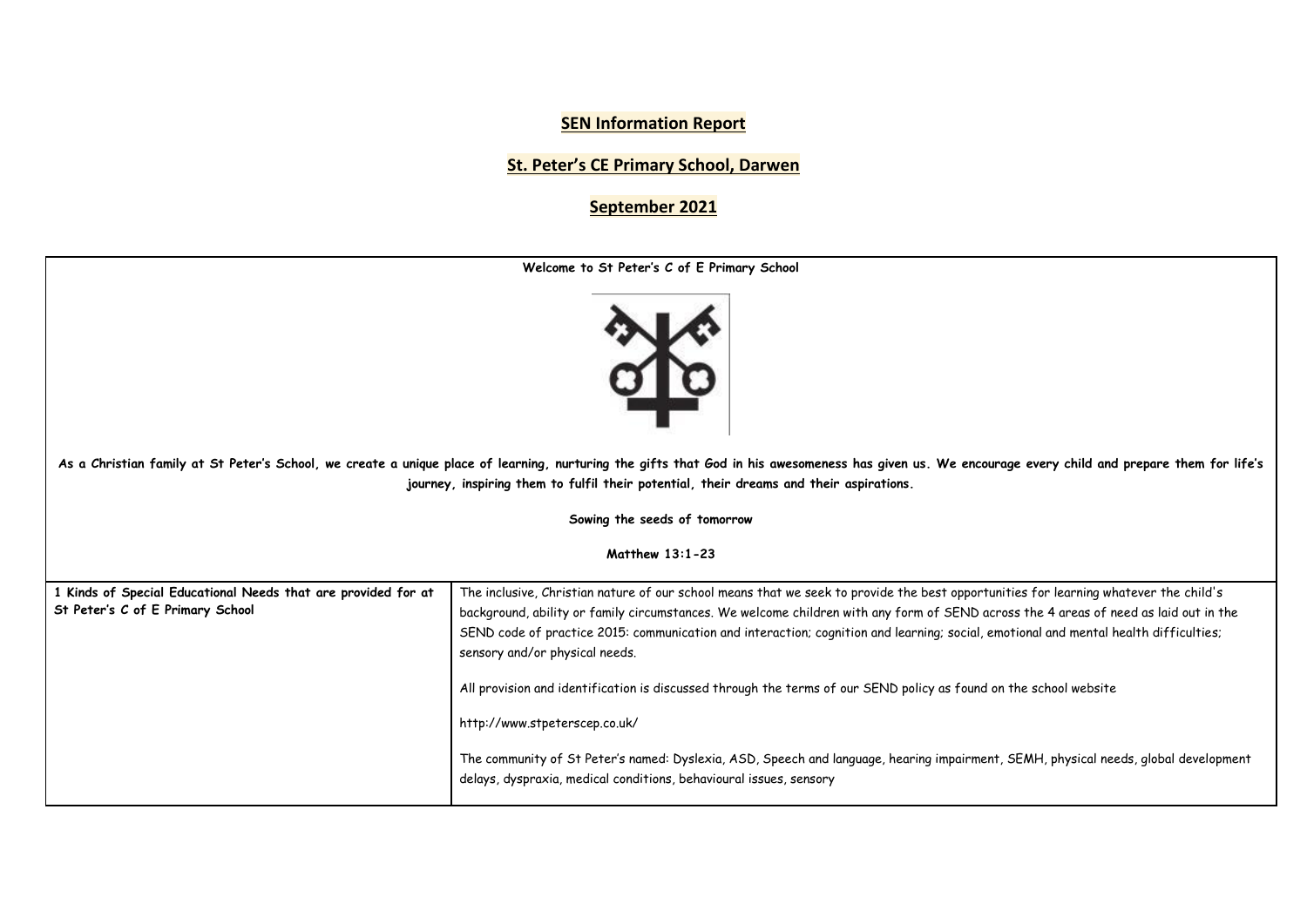| 2 Information about the school's Policies for identification and<br>assessment of pupils with SEN                                                                                        | Pupils are identified as having SEND, and their needs assessed, through:<br>Information passed on from Nursery or previous schools;<br>KS1 results, baseline testing and half termly progress data;<br>Discussions with teaching staff and observations;<br>Interventions and their impact;<br>Concerns raised by parents/carers;<br>Concerns raised by the pupil themselves<br>Concerns from senior leaders<br>Discussions with the school nurse<br>Discussions with other professionals<br>Internal safeguarding system CPOMS                                                                                                                                                                                                                                                                                                                                                                                                                           |
|------------------------------------------------------------------------------------------------------------------------------------------------------------------------------------------|-----------------------------------------------------------------------------------------------------------------------------------------------------------------------------------------------------------------------------------------------------------------------------------------------------------------------------------------------------------------------------------------------------------------------------------------------------------------------------------------------------------------------------------------------------------------------------------------------------------------------------------------------------------------------------------------------------------------------------------------------------------------------------------------------------------------------------------------------------------------------------------------------------------------------------------------------------------|
| 3a Evaluating the effectiveness of the provision made for pupils<br>with SEN                                                                                                             | Impact tracking is completed termly and adaptations to provision made in light of these findings. Individual targets (children who are on a<br>Learning Plan) are evaluated termly in discussion with class teacher and outside services; which are then shared with parents. Twice yearly<br>SEND focused parents meetings are held with the SENDCo alongside SEN review/annual review meetings. These are in line with regular<br>meetings with parents and outside agencies on the occasions that these are needed. The SEN Information Report is posted on Web site.<br>Individual children may also have daily home school books; behaviour charts or weekly meetings with class teacher in order for parents to be<br>kept fully informed of their child's needs and progress.<br>Children are individually planned for to ensure that they receive a rich curriculum tailored to their needs which shows through the happiness<br>of our children. |
| 3b Arrangements for assessing & reviewing pupils' progress<br>towards outcomes, including opportunities available to work with<br>parents & pupils as part of this assessment and review | These arrangements include:<br>Graduated approach Assess Plan Do Review;<br>Data tracking for pupil progress;<br>$\bullet$<br>Individualised Learning plans - Record of Progress;<br>$\bullet$<br>SEND review meetings and ECHP reviews;<br>$\bullet$<br>Observations and follow up;<br>$\bullet$<br>SEMH lead interventions:<br>Professional quantifiable assessment including visual stress, dyslexic screening, ROSCOE, BPVS & Ready for sounds as a<br>few options.<br>Parents meetings;<br>Behaviour charts:<br>Weekly team meeting with class room based staff<br>Home school behaviour logs for specific children.                                                                                                                                                                                                                                                                                                                                 |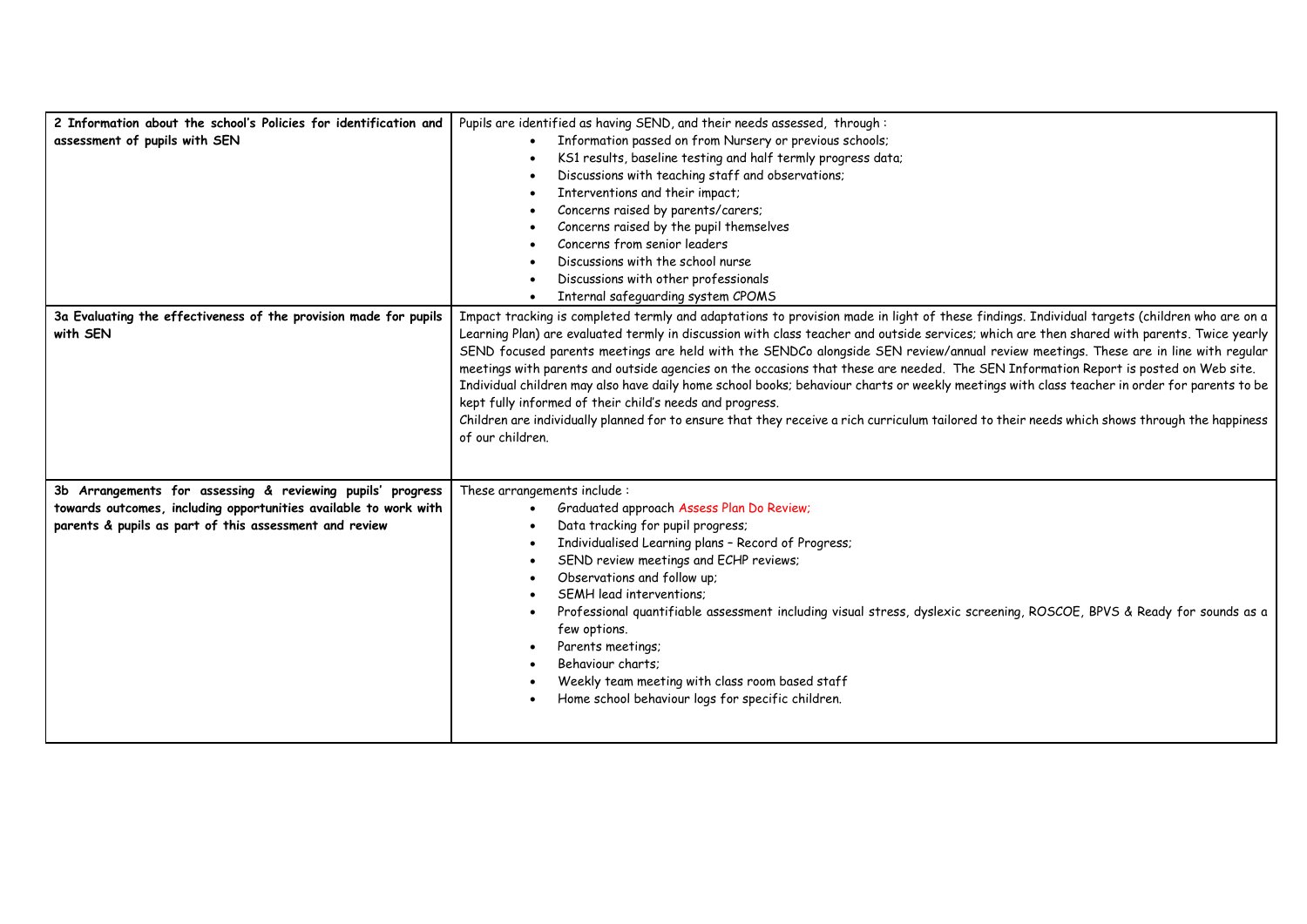| 3c The school's approach to teaching pupils with SEN                 | Provision for SEN pupils includes :                                                                                        |
|----------------------------------------------------------------------|----------------------------------------------------------------------------------------------------------------------------|
|                                                                      | Quality first teaching, with appropriate differentiation in place;                                                         |
|                                                                      | Extra adult support in classrooms where appropriate;                                                                       |
|                                                                      | All staff are ACE trained and use this in their management of challenging and concerning behaviours;                       |
|                                                                      | Personalised provision through time limited programmes;                                                                    |
|                                                                      | Personalised provision through adapted resources, interventions and timetables                                             |
|                                                                      | Creative, stimulating topics accessible to all children;                                                                   |
|                                                                      | Children's input on the learning that takes place in topic is planned                                                      |
|                                                                      | Forest school sessions on a termly basis;                                                                                  |
|                                                                      | Nurture provision applied throughout the day;                                                                              |
|                                                                      | A supportive playtime environment, structured with adult led activities.                                                   |
|                                                                      | Specialist equipment is provided to help the children in their learning like writing slopes, computer programmes, coloured |
|                                                                      | overlays or easy-to-use scissors.                                                                                          |
|                                                                      | Individualised visual resource systems within classrooms.                                                                  |
|                                                                      | Use of a Peace Room                                                                                                        |
|                                                                      | SEMH lead in school to support behaviour and run specific interventions.                                                   |
|                                                                      | Sensory tent to be used by pupils as and when needed.                                                                      |
| 3d & e How adaptations are made to the curriculum and the            | The curriculum /learning environment may be adapted by:                                                                    |
| learning environment of pupils with SEN (additional support for      | Groupings that target specific levels of progress;                                                                         |
| learning that is available to pupils with special educational needs) | Differentiated resources and teaching styles;<br>$\bullet$                                                                 |
|                                                                      | Appropriate choices of texts and topics to suit the learner;                                                               |
|                                                                      | Overlays and coloured paper for those in need;<br>٠                                                                        |
|                                                                      | Access arrangements for tests and or examinations e.g. the use of scribes, prompters, modified papers and readers          |
|                                                                      | Additional adult support.                                                                                                  |
|                                                                      | Nurture provision                                                                                                          |
|                                                                      | Adjustments to timetables                                                                                                  |
|                                                                      | Lunchtime provision including lunchtime groups tailored to meet the needs of children with SEND.<br>٠                      |
|                                                                      | Individualised visual support systems                                                                                      |
|                                                                      | Access to a sensory tent in school                                                                                         |
|                                                                      | Access to sensory room at local high school for children in need of this provision.                                        |
|                                                                      |                                                                                                                            |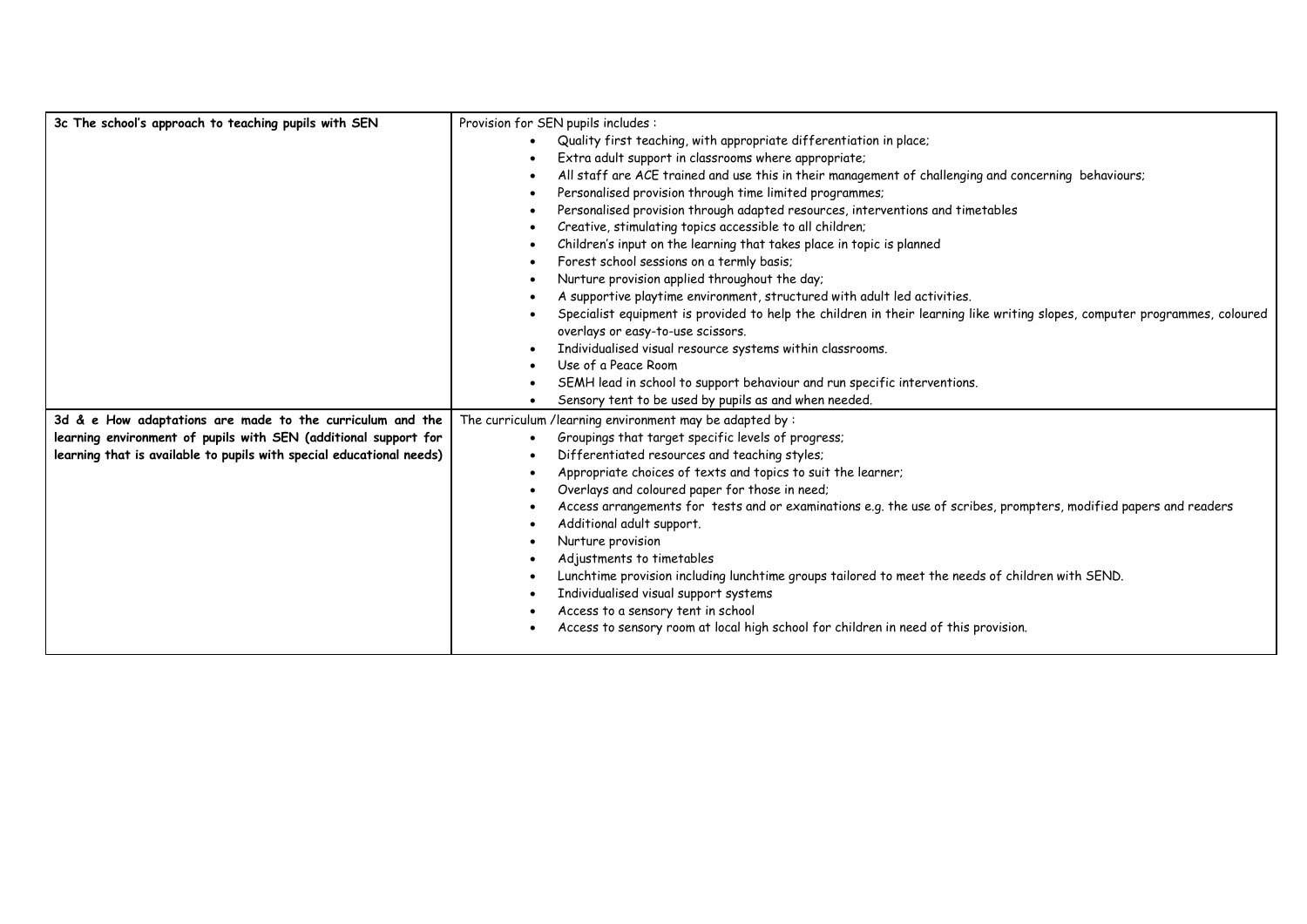| 3f how the school enables pupils with special educational needs<br>to engage in the activities of the school (including physical<br>activities) together with children who do not have special<br>educational needs: | Outside activities and school trips are available to all.<br>Risk assessments are carried out and procedures are put in place to enable all children to participate.<br>Higher staff to pupil ratios if required.<br>$\bullet$<br>If needed, after discussions with parents, provision may be made for breakfast club and after school activities including PTA<br>events which happen on school grounds.<br>The Accessibility Policy which is accessible on the school website https://www.stpeterscep.co.uk/<br>$\bullet$                                                                                                                                                                                                                                                                                                                                                                                         |
|----------------------------------------------------------------------------------------------------------------------------------------------------------------------------------------------------------------------|---------------------------------------------------------------------------------------------------------------------------------------------------------------------------------------------------------------------------------------------------------------------------------------------------------------------------------------------------------------------------------------------------------------------------------------------------------------------------------------------------------------------------------------------------------------------------------------------------------------------------------------------------------------------------------------------------------------------------------------------------------------------------------------------------------------------------------------------------------------------------------------------------------------------|
| 3g Support that is available for improving the social emotional<br>and mental health of pupils with special educational needs,                                                                                       | Pupils are well supported by :<br>Safeguarding and Prevent training<br>An anti-bullying policy<br>Family Well-Being Worker with up to date training in Designated Safeguard Lead, Introduction to counselling, Introduction<br>to Cognitive Behaviour Therapy training<br>An SEMH lead trained in ASD, ADHD, attachment and behaviour strategies<br>Targeted support for individual pupils.<br>School Council<br>Pupil Voice<br>Outreach support & advice from specialists<br>Boxall profile training<br>Forest school<br>Timetable variations<br>Playtime support<br>Lunchtime groups<br>ELSA trained staff member in school<br>Caritas social worker sessions<br>Individualised reward systems<br>Specific interventions tailored to the needs of children with SEND including body awareness; sensory interventions;<br>listening and attention skills; kind hand interventions; vocabulary building groups etc. |
| 4 In relation to Mainstream Schools and maintained nursery<br>schools.<br>the Name and contact details of SEN Co-ordinator<br>Name and contact details of SEN Governor                                               | Name: Mrs Stacey-Jo Thomas<br>Phone: 01254 701299<br>Email: office@stpetersdarwen.blackburn.sch.uk<br>Website: http://www.stpeterscep.co.uk<br>SEN Governor: Reverend Fleur Green, contact details as above                                                                                                                                                                                                                                                                                                                                                                                                                                                                                                                                                                                                                                                                                                         |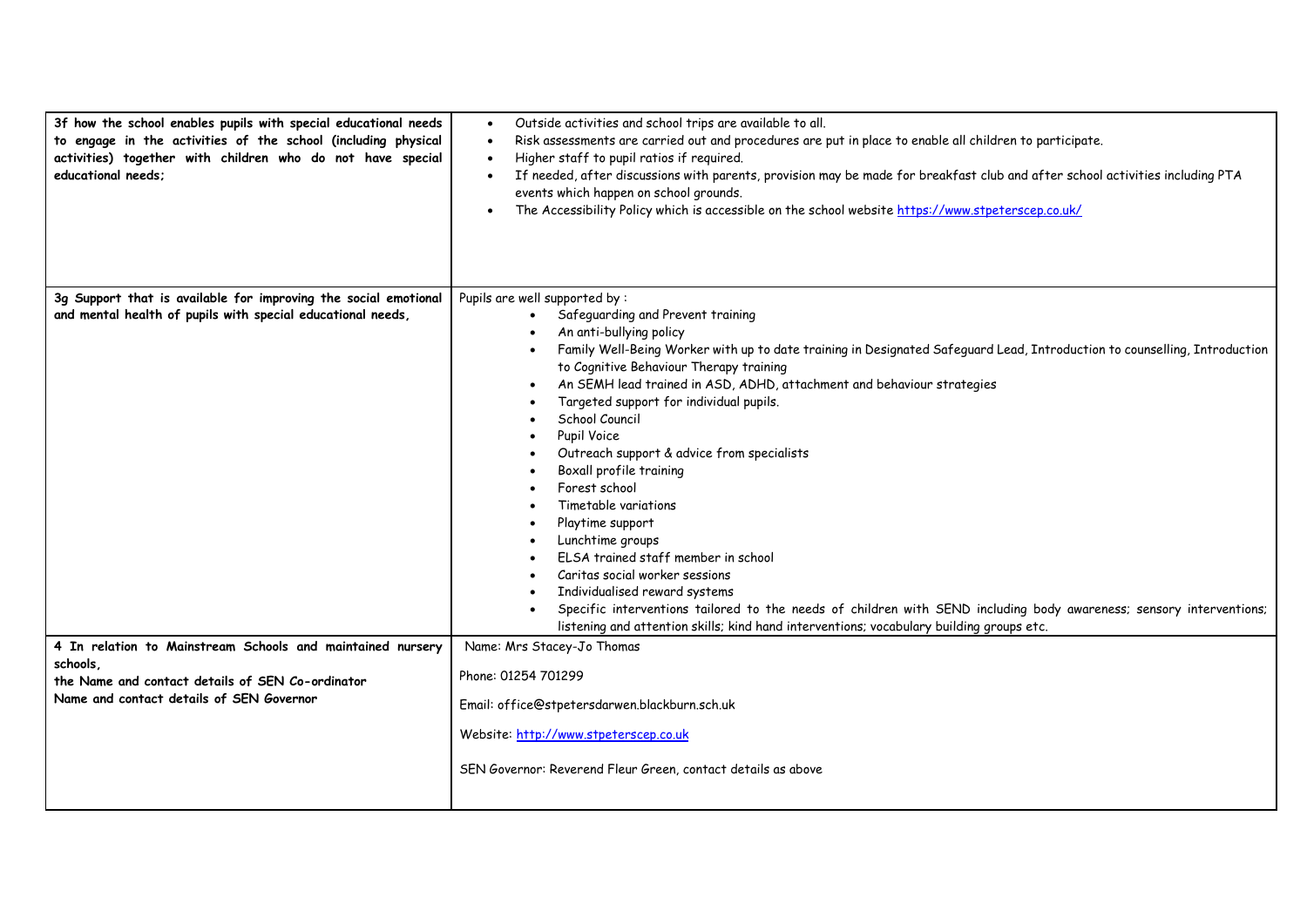| 5 Information about the expertise and training of staff in<br>relation to children and young people with SEN, including how<br>specialist expertise will be secured. | All staff have Safeguarding, PREVENT, Team teach, First Aid, ACE training and online safeguarding training                                                                                                                                                                                                                                                                                                                                                        |
|----------------------------------------------------------------------------------------------------------------------------------------------------------------------|-------------------------------------------------------------------------------------------------------------------------------------------------------------------------------------------------------------------------------------------------------------------------------------------------------------------------------------------------------------------------------------------------------------------------------------------------------------------|
|                                                                                                                                                                      | Most staff have additional training in, Letters and Sounds, Numicon Maths resource training, use of ICT (software and hardware including<br>interactive whiteboards).                                                                                                                                                                                                                                                                                             |
|                                                                                                                                                                      | One or more members of staff: National SENCo Award, Peer Massage, Fine and Gross Motor Skills programmes, Makaton Signing,<br>Attachment and Loss, Derbyshire Language Programme, Clicker, Social Stories (Behaviour / ASD resources), Boxall profile training, Epipen<br>Use, epilepsy awareness training, CSE training, Designated Safeguard Lead, Introduction to counselling, Introduction to Cognitive<br>Behaviour Therapy training, ELKLAN, ELSA. Coaching |
|                                                                                                                                                                      | Specialist expertise engaged from external services -<br>ASD, Speech and Language therapists, SEND support services, EP support, Mental Health and Well-Being services etc.                                                                                                                                                                                                                                                                                       |
| 6 Information about how equipment and facilities to support<br>children and young people with special educational needs will be<br>secured.                          | Support Services<br>Charities<br>Volunteers<br>٠<br>Other professional services such as SEND, Occupational therapy and SALT.                                                                                                                                                                                                                                                                                                                                      |
| 7 The arrangements for consulting parents of children with<br>special educational needs about, and involving such parents in,<br>the education of their child.       | In person<br>By appointment<br>Scheduled review meetings<br>Letter<br>Home school Liaison<br>Telephone<br>Text<br>Email<br>Parent View<br>Parents Evenings<br>Family Well-Being coordinator<br>SEN parents evening<br>School open door policy<br>Home school communication books.                                                                                                                                                                                 |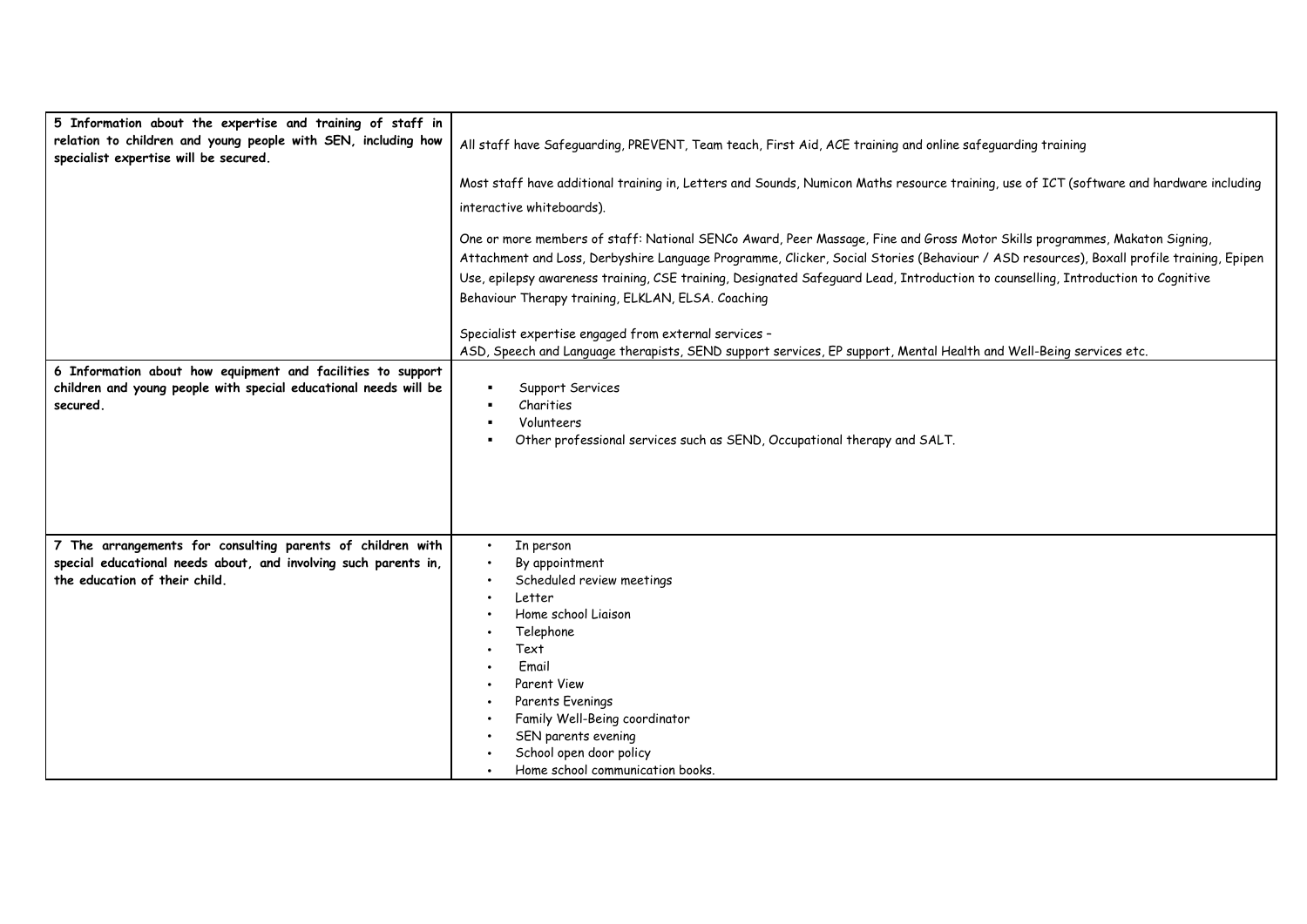| 8 The arrangements for consulting young people with special<br>educational needs about and involving them in, their education.                                                                                                                                                       | Pupil Voice<br>One page profiles<br>Learning plans<br>٠<br>School Council<br>Eco Council<br>Ethos Group<br>SEN/Annual Reviews<br>Personal Interviews<br>Family Well-Being Coordinator<br><b>SEMH Lead</b><br><b>ELSA</b><br>Coaching trained staff<br>ROP's |
|--------------------------------------------------------------------------------------------------------------------------------------------------------------------------------------------------------------------------------------------------------------------------------------|-------------------------------------------------------------------------------------------------------------------------------------------------------------------------------------------------------------------------------------------------------------|
| 9 Any arrangements made by the governing body or the<br>proprietor relating to the treatment of complaints from parents<br>of pupils with special educational needs concerning the provision<br>made at the school.                                                                  | This will be in line with the schools existing complaints policy and procedures.                                                                                                                                                                            |
| 10 How the governing body involves other bodies, including health<br>and social services bodies, local authority support services and<br>voluntary organisations, in meeting the needs of pupils with<br>special educational needs and in supporting the families of such<br>pupils. | This will be in line with the governing bodies statutory and mandatory duties                                                                                                                                                                               |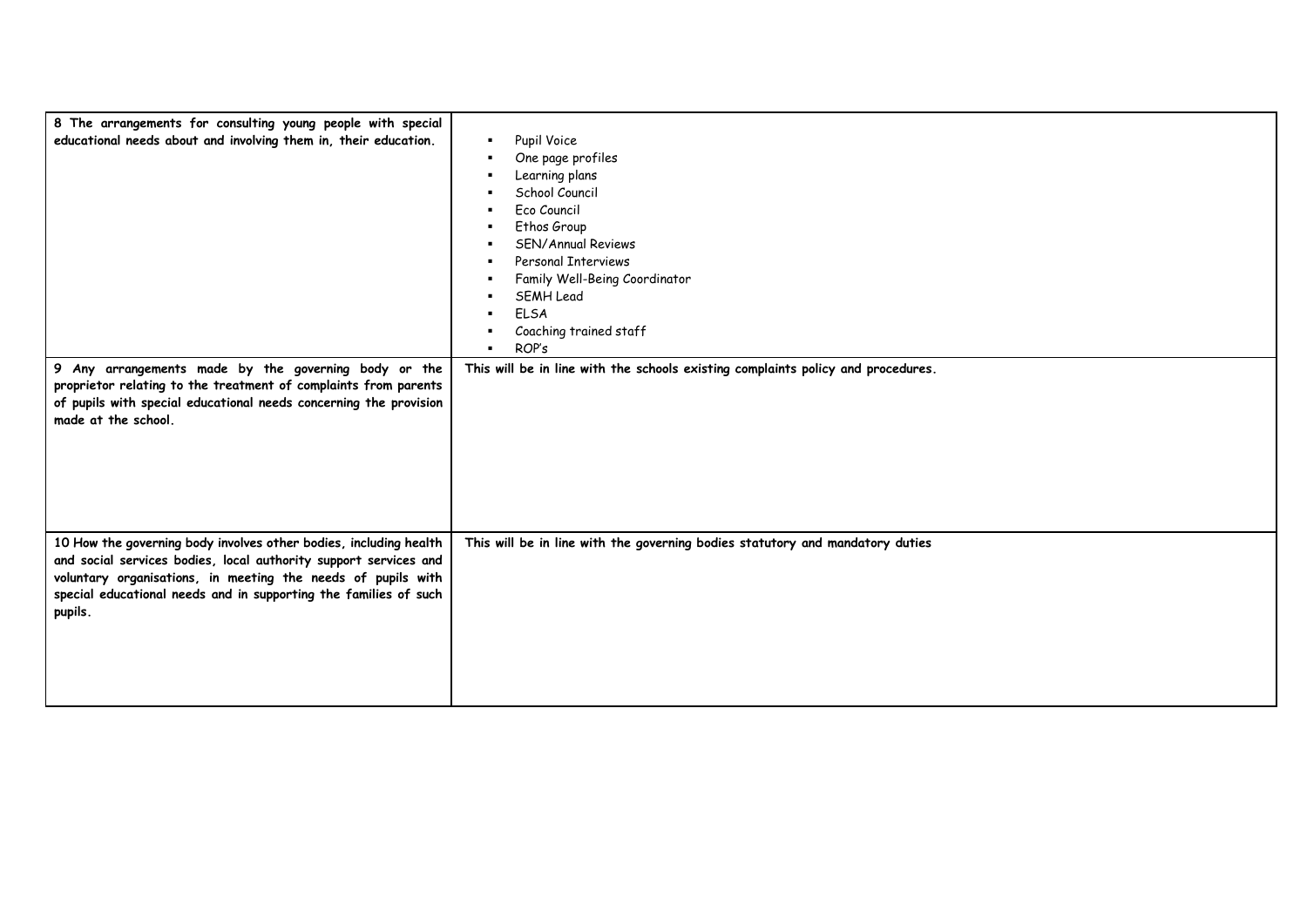| 11 The contact details of support services for the parents of<br>pupils with special educational needs, including those for<br>arrangements made in accordance with section 32.           | Blackburn with Darwen Local Offer<br>http://www.bwd-localoffer.org.uk/kb5/blackburn/directory/localoffer.page<br><b>Blackburn with Darwen SENDIASS</b><br>http://cyp.iassnetwork.org.uk/service/blackburn-with-darwen-sendiass/                                                                                                                                                                                                                                                                                                                                                                                                                                                                                                                                                                                                                                                                                                                                                                                                                                                                                                                                                                                                                                                                                                                                                                                                                                                                                                                                                                                                                                                                                                                                                                                                                                                                                                                                                                               |
|-------------------------------------------------------------------------------------------------------------------------------------------------------------------------------------------|---------------------------------------------------------------------------------------------------------------------------------------------------------------------------------------------------------------------------------------------------------------------------------------------------------------------------------------------------------------------------------------------------------------------------------------------------------------------------------------------------------------------------------------------------------------------------------------------------------------------------------------------------------------------------------------------------------------------------------------------------------------------------------------------------------------------------------------------------------------------------------------------------------------------------------------------------------------------------------------------------------------------------------------------------------------------------------------------------------------------------------------------------------------------------------------------------------------------------------------------------------------------------------------------------------------------------------------------------------------------------------------------------------------------------------------------------------------------------------------------------------------------------------------------------------------------------------------------------------------------------------------------------------------------------------------------------------------------------------------------------------------------------------------------------------------------------------------------------------------------------------------------------------------------------------------------------------------------------------------------------------------|
| 12 The school's arrangements for supporting pupils with special<br>educational needs in a transfer between phases of education or<br>in preparation for adulthood and independent living. | Transfer<br><b>Transition Arrangements</b><br>Our reception class teachers make visits to the child's nursery setting prior to the children joining at the beginning of the reception year.<br>There are also two, 1 hour transition visits for the children to come and experience the school setting in the Summer term prior to their<br>admission. At these sessions, whilst the children are in their new classrooms, parents/carers have the opportunity to speak with the head<br>teacher, SENDCo and the school's Family Well-being worker about any concerns they may have.<br>All children join Reception in September with staggered starts over the first week. All children who join our school (other than at the<br>start of Reception) are given a peer mentor who will support them and help them settle into their new class.<br>For all children with SEND needs we make a transition book to support their move from one class to the next. The book contains photos of<br>the new class; new class teacher; new classmates etc. so that the child can look at the book over the summer break. There is also, 'a meet<br>the teacher' event held before the end of the school year for parents to meet their child's new class teacher and raise any concerns there.<br>In Year 6, teachers prepare children for the transition to secondary school and secondary staff visit the school to talk about all children's<br>needs. Some children benefit from extra support over this transition to secondary school. These children will be supported by a teaching<br>and learning assistant or the SENDCo. This may involve additional visits to the secondary school. When funding is available, SEND children<br>will be targeted for attendance at summer school in liaison with the receiving secondary school.<br>A yearly staff meeting is in place in order for class teachers to pass on information to the teacher who will be receiving children from<br>their class with SEND. |